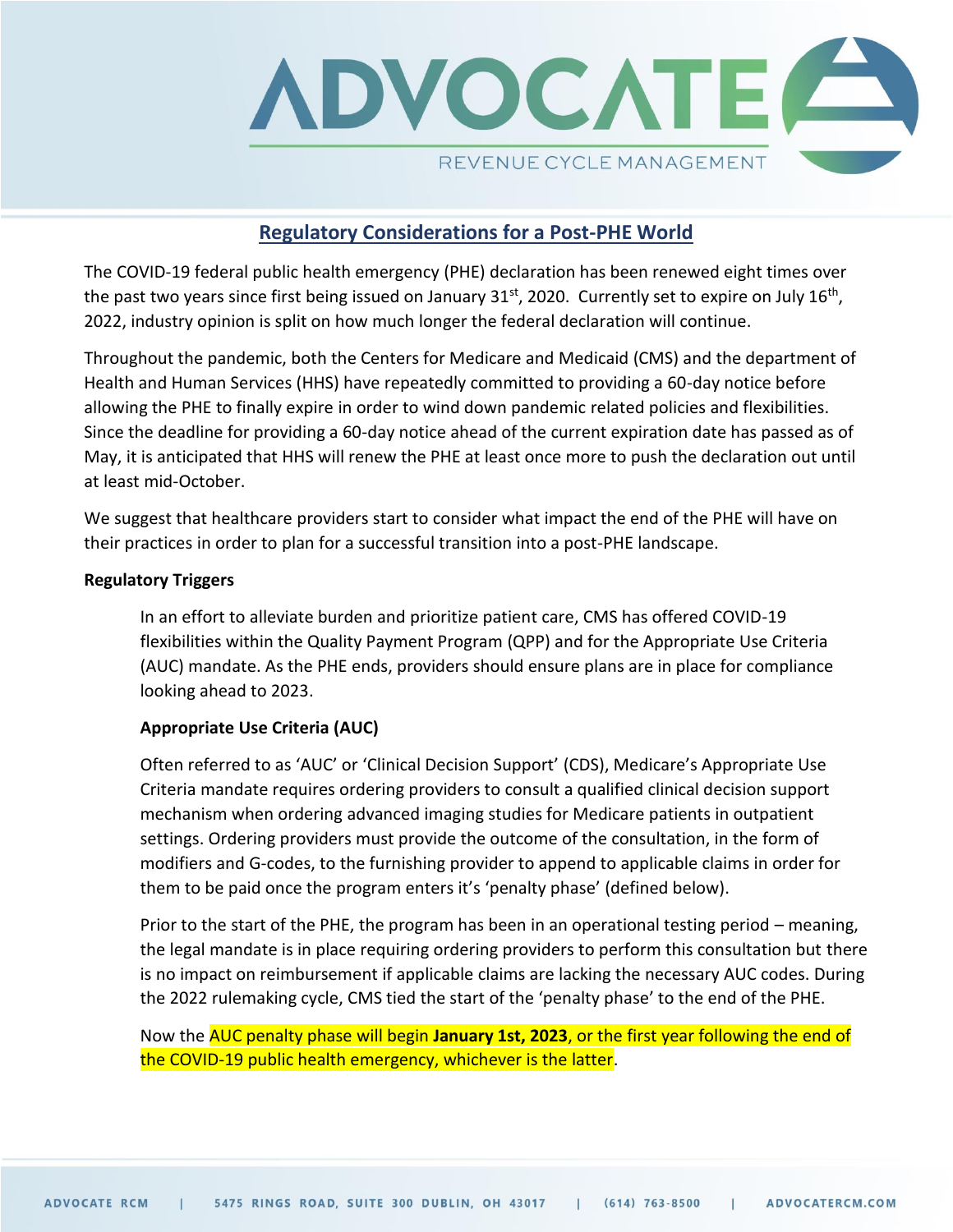Providers would be well advised to take steps now to comply with the mandate and ensure operational flows are ready once the penalty phase begins. If your practice has yet to start preparing, waiting for an official end of the PHE (or 60 day notice) could severely limit the time left to make technical or educational updates making 2023 a risk for reimbursement.

## **Quality Payment Program**

The QPP has offered several flexibilities, primarily applied by the organization automatically, since the 2019 performance year. The majority of flexibilities were granted under the Meritbased Incentive Payment Program (MIPs) track of the QPP, ultimately resulting in nearly zero penalties being imposed by the program for several years.

The QPP has chosen to offer an Extreme and Uncontrollable Circumstances (EUC) hardship application due to COVID since the 2020 performance year, allowing providers/groups/virtual groups/APM entities to request that any or all performance categories be reweighted to 0% of a final MIPS score. This hardship application effectively allows participants to opt-out of MIPS reporting without receiving a penalty if all performance categories are requested for reweighting. In addition to the allowing participants to apply for the hardship, CMS also applied reweighting policies automatically at the individual provider or category level which further lowered the number of penalties earned by participants.

However, the MIPs program has continued to ramp up in difficulty over the past few years and 2023 is primed to be the most challenging year yet due to scoring policy updates enacted for the 2022 performance year, combined with an anticipated penalty threshold of 85 points.

The QPP has opened COVID-19 EUC hardships for the 2022 performance year, but it is not expected that these will be available again in 2023.

Those that have 'opted out' of MIPs should be planful in terms of achieving performance goals next year, given that the program difficulty has increased since COVID flexibilities have been available.

If MIPS performance is a concern for your practice, steps can be taken now to help avoid or mitigate a penalty such as:

- Reviewing Quality measures applicable to the practice consider alternative measures that can be added and understand which measures are 'topped out' and 'point capped'.
	- $\circ$  Topped out measures are measures with little variation in quality performance. Once a measure is 'topped out' participants will receive significantly fewer points for performance below 100%. Once a measure is 'point capped' the QPP will lower the maximum amount of points a measure is worth from 10 to 7 points. Many specialties are facing the challenge of earning a score above the penalty while reporting topped out/point capped measures.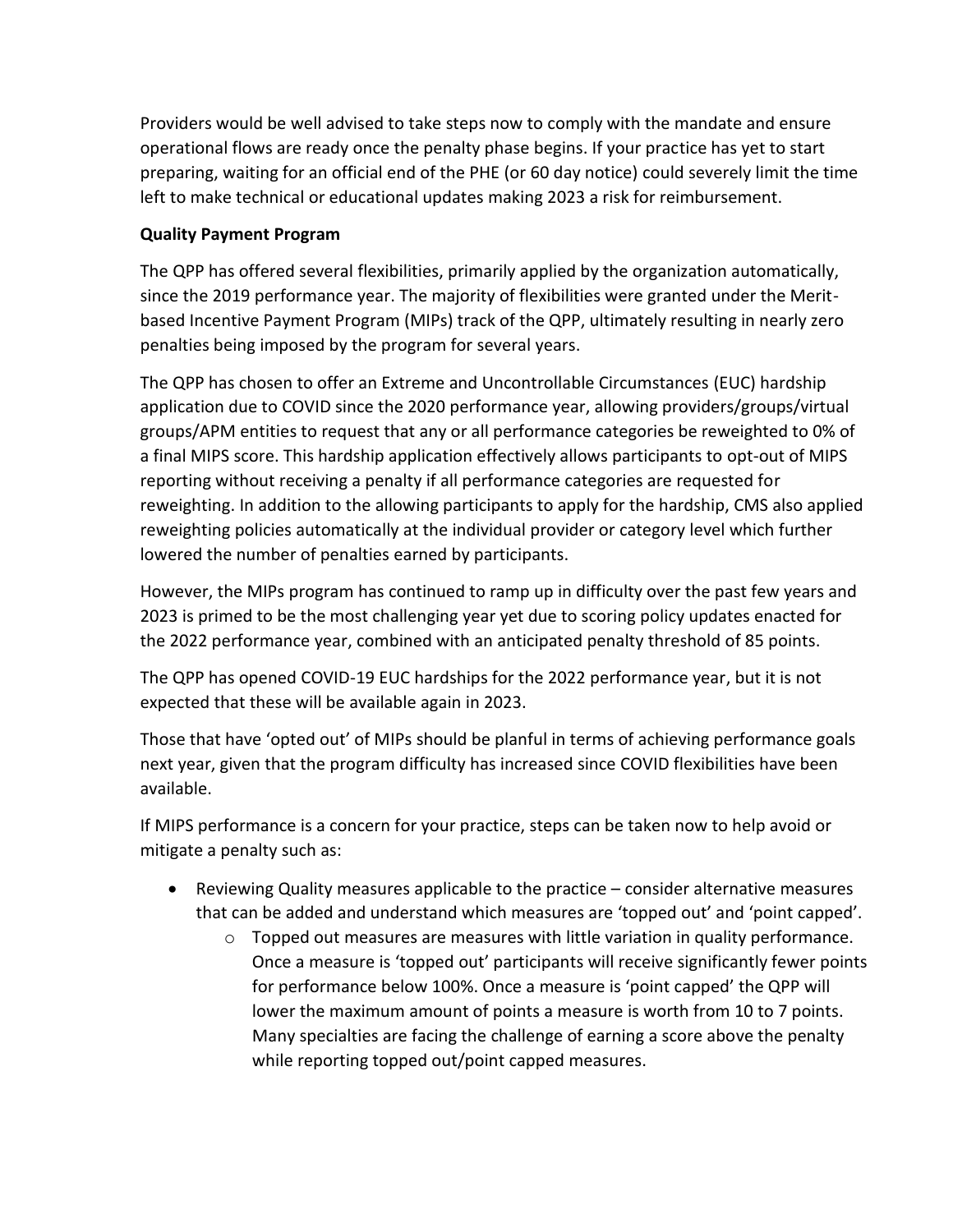- Reviewing Quality performance feedback (if available) look for Quality measure performance below 100% and take steps to improve performance.
	- $\circ$  Depending on the Quality measure reported, you may discover an educational opportunity or template needing updated which will have a positive impact on performance.

### **Medicare/Medicaid Waivers**

CMS has granted numerous waivers under the PHE that would be terminated either upon the end of the emergency period, 60 days after the waiver or modification was first published, or at the end of the year the PHE expires. These waivers are not required to remain in effect for the full duration of the PHE – for example, CMS opted to phase out many waivers related to Skilled [Nursing Facilities in April of this year.](https://www.cms.gov/newsroom/press-releases/cms-returning-certain-pre-covid-19-policies-long-term-care-and-other-facilities) We suggest that practices evaluate which waivers, if any, have been utilized over the past 2 years and consider any operational changes needed after the waiver(s) are no longer available.

CMS has utilized their authority granted under Section 1135 of the Social Security Act to provide federal 'blanket waivers' within the following categories:

- Conditions of participation or other certification requirements
- Program participation and similar requirements
- Preapproval requirements
- Requirements that physicians and other health care professionals be licensed in the State in which they are providing services, so long as they have equivalent licensing in another State (this waiver is for purposes of Medicare, Medicaid, and CHIP reimbursement only – state law governs whether a non-Federal provider is authorized to provide services in the state without state licensure)
- Emergency Medical Treatment and Labor Act (EMTALA)
- Sanctions under the physician self-referral law (also known as the "Stark Law")
- Performance deadlines and timetables may be adjusted (but not waived)
- Limitations on payment for health care items and services furnished to Medicare Advantage enrollees by non-network providers

Details on active waivers announced by CMS are available here: <https://www.cms.gov/files/document/covid-19-emergency-declaration-waivers.pdf>

#### **Telehealth**

Arguably, the most impactful and transformative healthcare waivers granted during the PHE relate to Telehealth. In order to facilitate patient care early on during the pandemic, CMS waived the majority of requirements that had, up until that point, limited telehealth availability to a very small population of beneficiaries. Once these geographical and technology requirements were gone, telehealth utilization skyrocketed which has prompted debate on making expansion permanent.